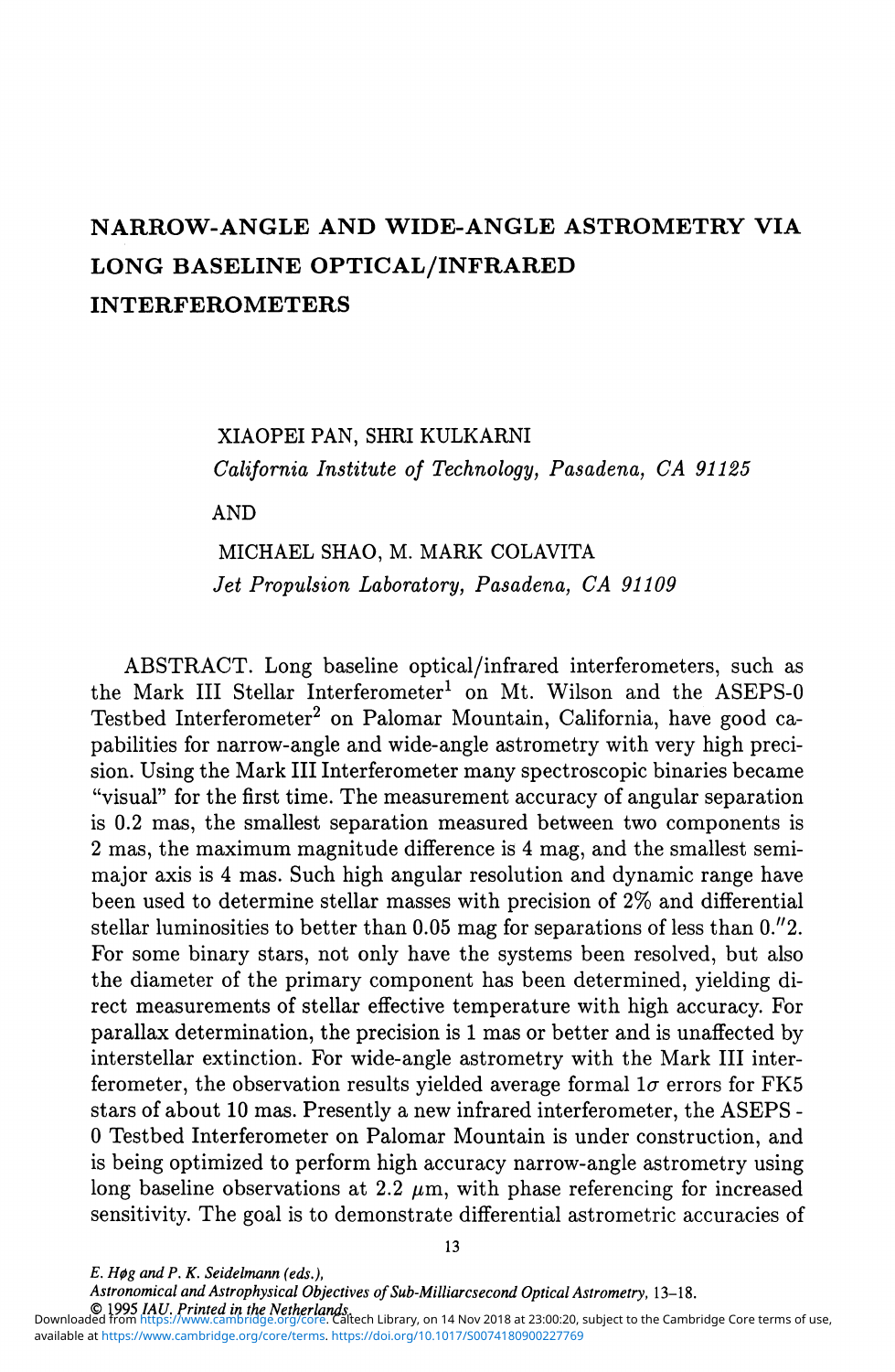0.06–0.1 mas<sup>3</sup> in order to allow for detection of extra-solar planets in the near future.

Key words: astrometry - optical/IR interferometer

## 1. Introduction

Long baseline optical interferometers are the only instruments which are capable of both narrow-angle and wide-angle astrometry with milliarcsec precision. The Mark III Stellar Interferometer is a good example of such an instrument with important features which include active fringe tracking, two color astrometry, and full automation. This instrument has two fixed baselines (12 m N-S and E-S) for wide-angle astrometry, and a variable baseline  $(3 - 32 \text{ m N-S})$  for narrow-angle astrometry. Typical measurements of fringe visibility are simultaneously made at 800 nm, 550 nm, and 500 nm with a bandwidth of 22 nm, 25 nm and 25 nm respectively. The Mark III Interferometer measures  $160 - 220$  stars per night and was in daily operation for more than 7 years. Brief descriptions of results for narrow- and wideangle astrometry will be given in the following sections.

# 2. Parallax with Precision of  $< 5\%$

Parallax is one of the fundamental parameters for a star. Trigonometric parallax achieves a typical precision of 10 mas with the classical photographic technique. New CCD parallax programs have reached a precision at the 1 mas level. However it is limited to very faint stars (15 mag or dimmer) because it is extremely difficult to find reference stars in the small field of view. Another technique, the Multichannel Astrometric Photometer, provides relative parallax to the 1 mas level for many interesting bright stars. However, it is a difficult task to convert the relative parallax to the absolute value. For binary stars, the Mark III has determined the angular semi-major axis to  $0.2$  mas<sup>4,5,6</sup>, and has yielded parallaxes with a precision of 1 mas after incorporating the linear semi-major axis from spectroscopy. This absolute parallax is not affected by interstellar absorption, and can be used as a calibrator and a check with HIPPARCOS's results. The largest distance obtained is 270 pc, corresponding to a parallax of 3.7 mas. Some results of parallax determination are listed in Table 1, and are compared with the corresponding values from the photographic techniques. It is interesting to note that the brightest binary in the Hyades cluster,  $\theta^2$  Tau, has its distance determined as 44.1 pc $\pm 2.2$  pc. This star is about 1 pc in front of the center of the cluster. The estimated distance of the center of the Hyades is 45.5 pc, which is consistent with the latest results from other techniques.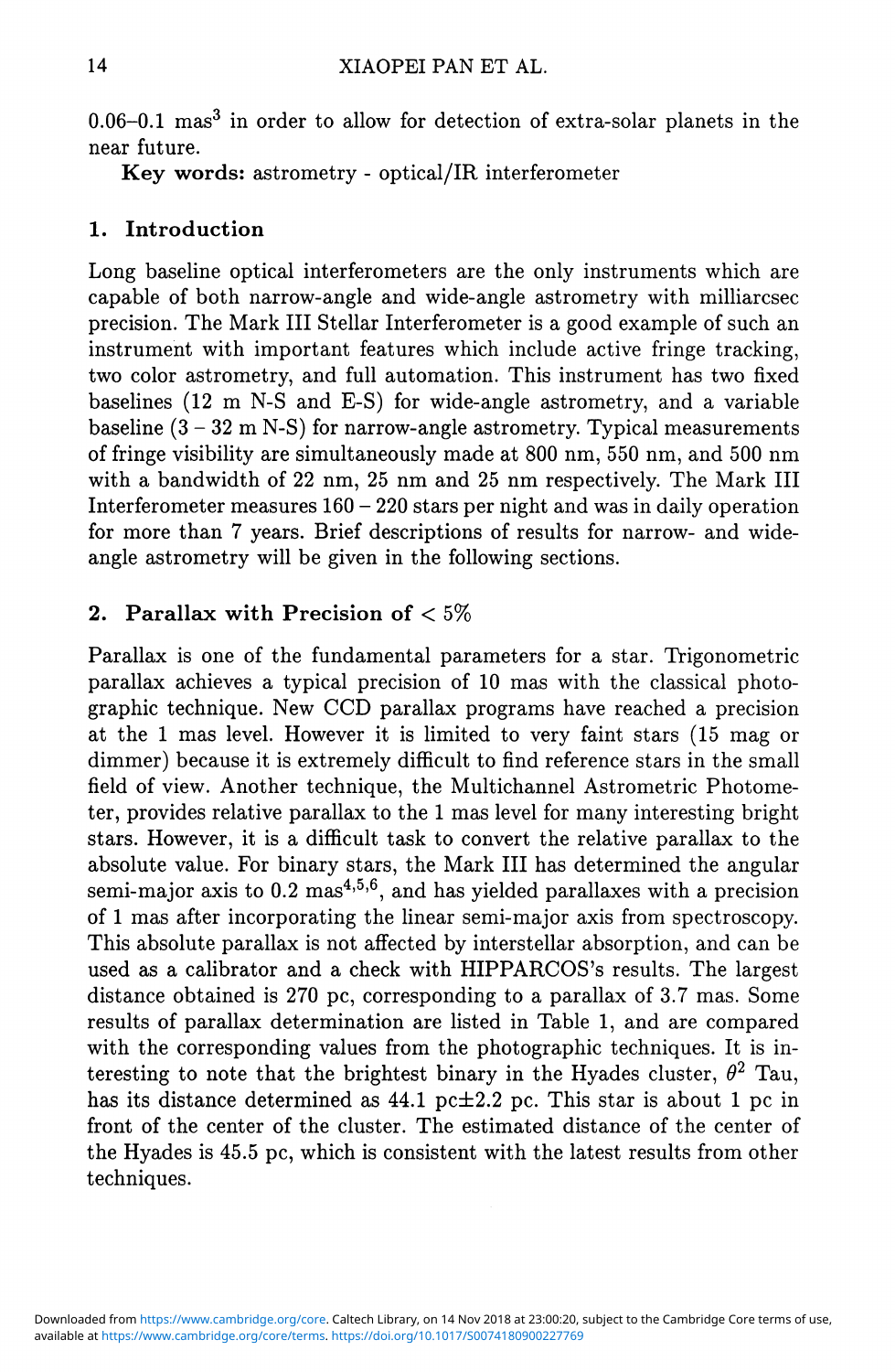|         | Semimajor        | Parallax (mas)    |       |  |
|---------|------------------|-------------------|-------|--|
| Star    | Axis $a''$ (mas) | ${\rm Mark\ III}$ | Phgr. |  |
| HR 15   | $24.15 \pm 0.13$ | $29.6 \pm 1.0$    | 24    |  |
| HR 154  | $6.82 \pm 0.16$  | $3.7 \pm 0.1$     | 0     |  |
| HR 271  | $10.81 \pm 0.20$ | $14.3 \pm 0.6$    | 9     |  |
| HR 553  | $37.02 \pm 0.23$ | $58.1 \pm 1.1$    | 63    |  |
| HR 622  | $9.02 \pm 0.19$  | $30.6 \pm 1.3$    | 12    |  |
| HR 936  | $94.61 \pm 0.22$ | $35.4 \pm 1.1$    | 31    |  |
| HR 1412 | $18.60 \pm 0.18$ | $22.4 \pm 1.1$    | 29    |  |
| HR 5054 | $10.74 \pm 0.13$ | $44.1 \pm 0.8$    | 37    |  |
| HR 5793 | $7.75 \pm 0.13$  | $38.9 \pm 0.9$    | 43    |  |
| HR 6927 | $122.5 \pm 0.20$ | $118.7 \pm 1.0$   | 120   |  |
| HR 7478 | $23.7 \pm 0.40$  | $12.9 \pm 0.2$    | 7     |  |
| HR 8131 | $11.99 \pm 0.08$ | $18.1 \pm 0.8$    | 13    |  |

#### Table 1. Parallax Determination using the Mark III Interferometer

#### 3 . **Stellar Masse s with** 2% **Accuracy**

The mass of a star determines its fate and evolutionary course. Stellar masses with an accuracy of  $1-2\%$  are very critical to check evolutionary theory and modeling. There are fewer than 150 individual stars in binary systems with masses determined to better than 15%, and only 45 stars have masses with a precision of 2%. However, most of these stars are in the main sequence, and the evolved stars are very rare. The Mark III has determined inclinations<sup>',8</sup> to better than 1%, and provided stellar masses to about 2%; most of these stars are giants and sub-giants which are lacking among current measurements.

Table 2. Accurate Stellar Masses with the Mark III Interferometer

| Star   | Spectrum         | $a''$ (mas)      | $i^{\circ}$      | $K_1(km/s)$      | $K_2(km/s)$      | $m_1(m_{\odot})$ | $m_2(m_{\odot})$ |
|--------|------------------|------------------|------------------|------------------|------------------|------------------|------------------|
| HR5793 | <b>B9.5IV.G5</b> | $7.75 \pm 0.13$  | $88.30 + 0.07$   | $35.35 \pm 0.50$ | $99.00 \pm 0.50$ | $2.58 \pm 0.04$  | $0.92 \pm 0.0$   |
| HR6927 | <b>F7V.K3V</b>   | $122.5 \pm 0.20$ | $74.76 \pm 0.05$ | $17.87 \pm 0.10$ | $24.20 \pm 0.20$ | $1.08 \pm 0.03$  | $0.78 \pm 0.0$   |
| HR7478 | G8III.G8III      | $23.7 \pm 0.40$  | $78.37 \pm 0.40$ | $26.79 \pm 0.05$ | $27.88 + 0.05$   | $2.26 + 0.05$    | $2.17 \pm 0.0$   |

#### 4. **Precis e Photometr y within a Separation of** 0."1

It has often been noted in the literature that there is a lack of precise measurements of stellar luminosities and colors along with mass determination. Interferometer is the only technique, besides Lunar Occultation, which can provide direct photometric measurements within small angular separations. In the periodic changes of fringe visibility of a binary star as measured with an interferometer, the peak-to-peak change is proportional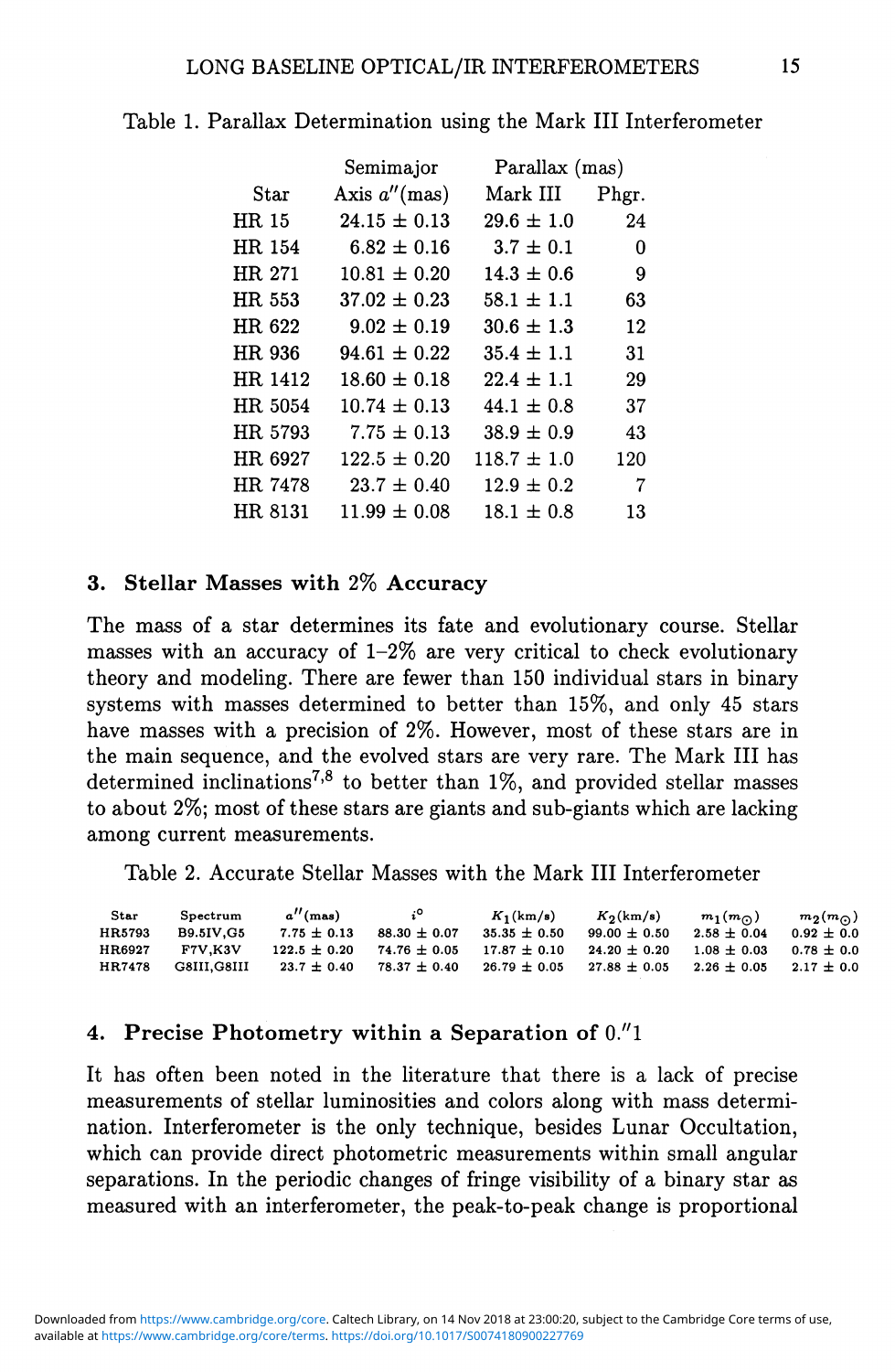to the intensity ratio of the two components. Since *the* typical precision of visibilities can reach 2% with the Mark III, the corresponding magnitude differences are readily determined to a precision of better than 0.05 mag. Another important characteristics of the Mark III is simultaneous measurements at multiple wavelengths. It is easy to calculate the color index for both components when combined with classical photometric results. It is worth noting that the traditional spectrophotometric method of analyzing spectral lines has had obvious biases as large as 1 mag. In contrast, lunar occultations do provide accurate magnitude differences for some binary systems, which agree well with the results of the Mark III Interferometer<sup>7</sup>. The comparisons between the Mark III and spectrophotometry are provided in Table 3.

Table 3. Comparison of Magnitude Differences measured with the Mark III Interferometer and Spectrophotometry

| Star    | Mark III                | Spectrophotometry       |                   |  |
|---------|-------------------------|-------------------------|-------------------|--|
|         | at 800 nm               | at 550 nm               | at 550 nm         |  |
| HR 15   | $1.^m82 \pm 0.^m04$     | $1.^{m}99 \pm 0.^{m}04$ | $1.^m35$          |  |
| HR 154  | $0.^{m}97 \pm 0.^{m}10$ | $0.^{m}92 \pm 0.^{m}10$ | 3. m17            |  |
| HR 271  | $0.^{m}94 \pm 0.^{m}06$ | $1.^{m}01 \pm 0.^{m}05$ | $0.^{m}29$        |  |
| HR 553  | $2.^{m}63 \pm 0.^{m}22$ | $3.^m30 \pm 0.^m30$     | $2.^{m}80$        |  |
| HR 622  | $0.^{m}52 \pm 0.^{m}04$ | $0.^{m}44 \pm 0.^{m}04$ | 1 <sup>m</sup> 19 |  |
| HR 936  | $2.^{m}63 \pm 0.^{m}09$ | $2.^{m}92 \pm 0.^{m}15$ | $2.^{m}60$        |  |
| HR 6927 | $2.^{m}02 \pm 0.^{m}06$ | $2.^{m}44 \pm 0.^{m}17$ | $1.^{m}99$        |  |
| HR 8131 | $1.^m23 \pm 0.^m03$     | $0.^{m}47 \pm 0.^{m}06$ | $0.^{m}60$        |  |

#### **5. Resolution of Radio Stars**

Radio stars play important roles in connecting stars with the extragalactic reference frame. VLBI observations have constructed a quasi-inertial reference frame to an accuracy of about 0."001. The only way to link the optical reference frame to the radio reference frame is to observe these radio stars at both optical and radio wavelengths. The HIPPARCOS mission emphasized necessity to observe radio stars. However, many radio stars are binaries or in a triple system, and their orbital motion is not negligible if astrometric precision at the milliarcsec level is necessary.

The Mark III Interferometer has successfully resolved two radio stars<sup>9</sup>, Algol and  $\lambda$  And. For the well-known triple system Algol, the AB-C system has had its geometric and physical parameters determined with higher resolution and accuracy than obtained with other techniques. Since the presence of the third component seriously complicates the analysis of both the light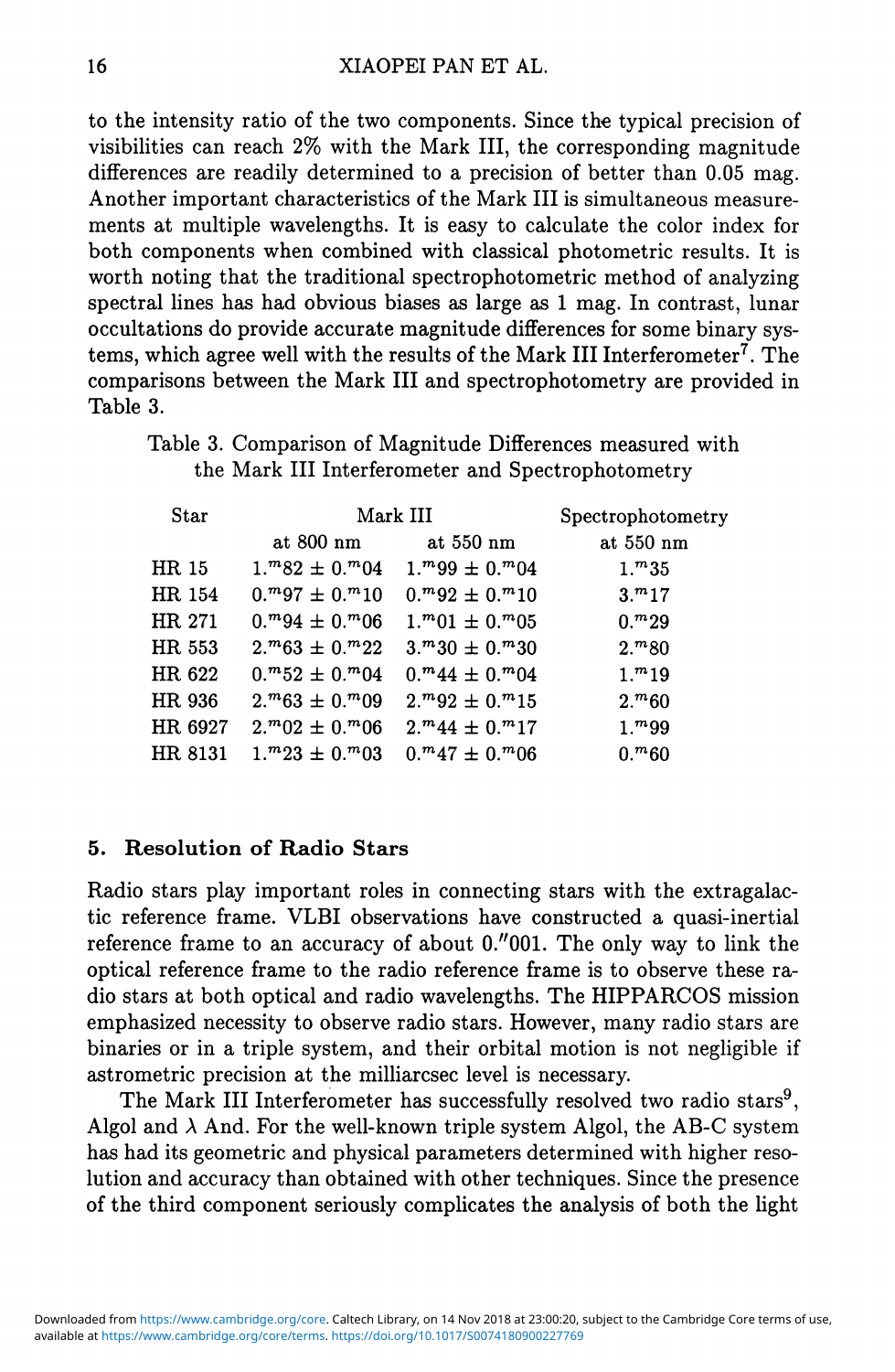curves and the spectra of the central eclipsing pair, the results from the Mark III are very useful. The mass ratio ( $r = 2.63 \pm 0.20$ ) indicates that the central pair will have displacements as large as 52 mas, which must be accounted for. For  $\lambda$  And, the angular separations are about 3 mas, and the magnitude difference is about 4.5 mag at 550 nm.

### **6.** Wide-Angle Astrometry

Modern meridian circles are the main astrometric instruments for measuring star positions at present, and have reached precisions of  $0.''1$  to  $0.''2$ for a single star transit. The analysis of observations from meridian circles has disclosed systematic errors in R.A. and Decl. in the Fundamental Star Catalogue (FK5) which reach about 0."1. Astrometric observations with the Mark III interferometer in 1988<sup>10</sup> demonstrated average formal  $1\sigma$  errors of 6 mas in Decl. and 0.6 ms ( $= 9$  mas) in R.A. for a group of stars covering a range of  $90^\circ$  in R.A. and  $45^\circ$  in Decl. Such high precision comes from the good thermal control of the instrument, monitoring of variations of the delay offset, and the two color data analysis technique. Repeated observation were made in 1989 and had the same average formal  $1\sigma$  errors as in 1988. Examination of the errors for the difference of the positions for the two years (see Table 4 and the figures below) indicates that the formal errors of each year are underestimated by a factor of 1.5, suggesting average external errors of approximately 9 mas in Decl. and 13 mas in R.A. for each year. As expected, observations with the Mark III Interferometer indicate that most of the FK5 stars in this group have positions within their estimated error ranges (about 50 mas in both coordinates in 1988 and 1989), and some stars do have position errors as large as 100 mas at present.

| FK5  | Offset in R.A.(ms) |                |        |        | Offset in Decl.(mas) |               |        |                  |
|------|--------------------|----------------|--------|--------|----------------------|---------------|--------|------------------|
|      | 1988               | 1989           | Mean   | Δ      | 1988                 | 1989          | Mean   | Δ                |
| 19   | $-2.0 \pm 0.5$     | $-0.7 \pm 0.5$ | $-1.3$ | $-1.3$ | $-2 \pm 5$           | $-18 \pm 6$   | $-10$  | 16               |
| 33   | $-1.8 \pm 0.6$     | $-1.7 \pm 0.6$ | $-1.7$ | $-0.1$ | $15 \pm 5$           | $13 \pm 6$    | 14     | $\boldsymbol{2}$ |
| 52   | $-2.2 \pm 0.7$     | $-2.7 \pm 0.8$ | $-2.5$ | 0.5    | $25 \pm 6$           | $29 \pm 8$    | 27     | $-4$             |
| 66   | $7.0 \pm 0.5$      | $6.7 \pm 0.6$  | 6.8    | 0.3    | $3\pm 6$             | $14 \pm 8$    | 9      | $-11$            |
| 79   | $-0.5 \pm 0.6$     | $1.7 \pm 1.0$  | 0.6    | $-2.2$ | $-90 \pm 6$          | $-124 \pm 10$ | $-107$ | 34               |
| 835  | $2.4 \pm 0.5$      | $2.1 \pm 0.4$  | 2.3    | 0.3    | $66 \pm 5$           | $80 \pm 4$    | 73     | $-14$            |
| 848  | $6.2 \pm 0.7$      | $4.3 \pm 0.6$  | 5.2    | 1.9    | $-46 \pm 6$          | $-43 \pm 5$   | $-45$  | $-3$             |
| 862  | $-5.3 \pm 0.5$     | $-4.2 \pm 0.4$ | $-4.7$ | $-1.1$ | $-35 \pm 5$          | $-32 \pm 4$   | $-34$  | $-3$             |
| 1534 | $2.5 \pm 0.6$      | $0.3 \pm 0.3$  | 1.4    | 2.2    | $-10 \pm 5$          | $-7 \pm 4$    | -9     | $-3$             |
| 1568 | $0.6 \pm 0.7$      | $-0.7 \pm 0.5$ | $-0.0$ | 1.3    | $25 \pm 5$           | $34 \pm 4$    | 30     | -9               |
| 1619 | $-5.8 \pm 0.7$     | $-6.4 \pm 0.7$ | $-6.1$ | 0.6    | $-7 + 5$             | 2±7           | $-3$   | -9               |

### Table 4. Wide-angle Measurements of FK5 Stars in 1988 & 1989 with the Mark III Interferometer